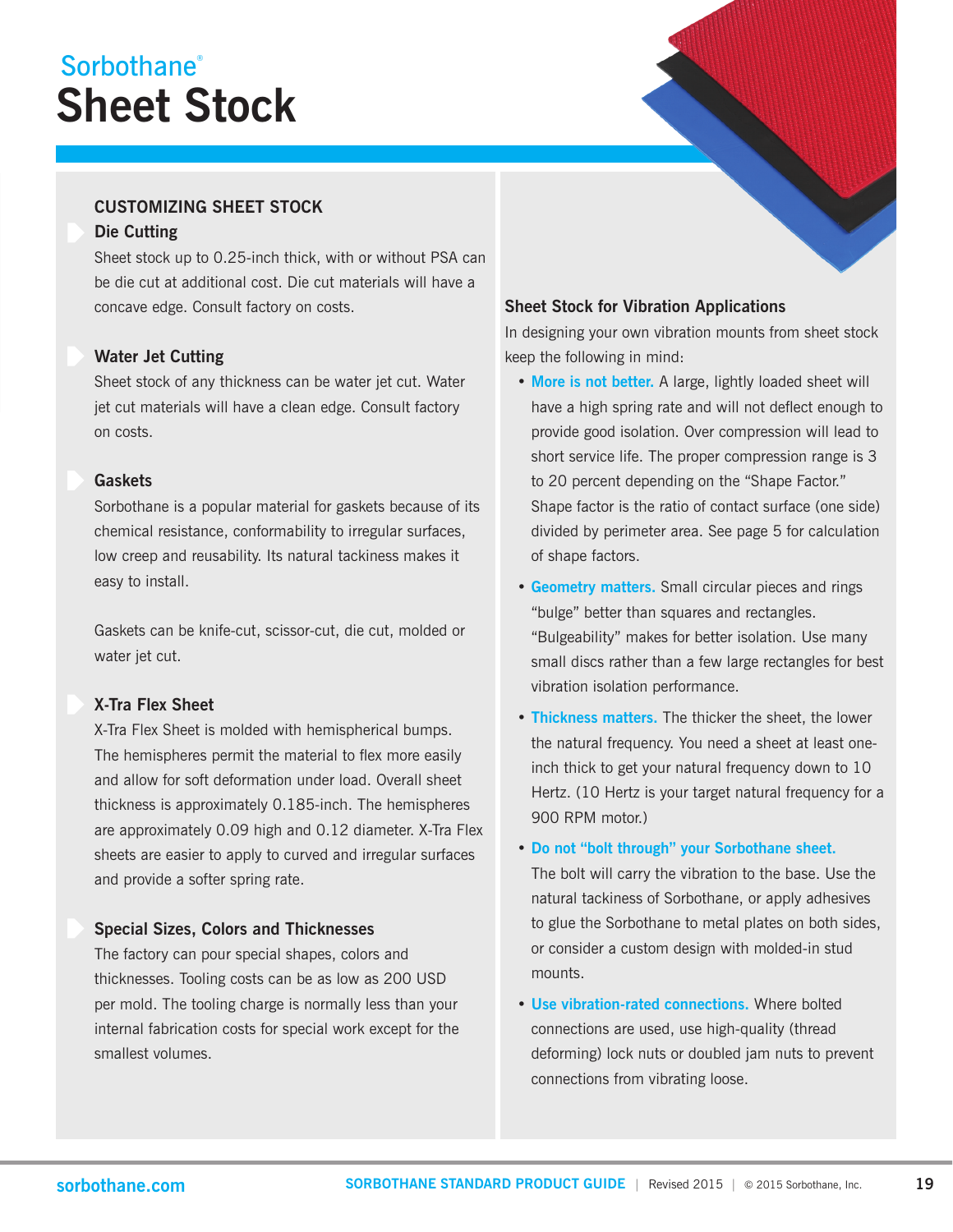**SHEET STOCK** *4˝ x 6˝*



| <b>PART NUMBER</b> | <b>THICKNESS</b> | <b>THICKNESS</b><br><b>TOLERANCE</b> | <b>DURO</b> | <b>STOCK</b><br><b>ITEM</b> | <b>NOTES</b> |
|--------------------|------------------|--------------------------------------|-------------|-----------------------------|--------------|
| 0208040-40-10      | 0.040            | $\pm 0.007$                          | 40          | $\bullet$                   |              |
| 0208040-50-10      | 0.040            | $\pm 0.007$                          | 50          | $\bullet$                   |              |
| 0208040-60-10      | 0.040            | $\pm 0.007$                          | 60          | $\bullet$                   |              |
| 0208040-70-10      | 0.040            | $\pm 0.007$                          | 70          | $\bullet$                   |              |
| 0208060-40-10      | 0.060            | ±0.007                               | 40          | $\bullet$                   |              |
| 0208060-50-10      | 0.060            | $+0.007$                             | 50          | $\bullet$                   |              |
| 0208060-60-10      | 0.060            | $\pm 0.007$                          | 60          | $\bullet$                   |              |
| 0208060-70-10      | 0.060            | $\pm 0.007$                          | 70          | ٠                           |              |

### **SHEET STOCK** *6˝ x 6˝*



| <b>PART NUMBER</b> | <b>THICKNESS</b> | <b>THICKNESS</b><br><b>TOLERANCE</b> | <b>DURO</b> | <b>STOCK</b><br><b>ITEM</b> | <b>NOTES</b> |
|--------------------|------------------|--------------------------------------|-------------|-----------------------------|--------------|
| 0206080-40-10      | 0.080            | $\pm 0.015$                          | 40          |                             |              |
| 0206080-50-10      | 0.080            | $\pm 0.015$                          | 50          |                             |              |
| 0206080-60-10      | 0.080            | ± 0.015                              | 60          |                             |              |
| 0206080-70-10      | 0.080            | $\pm 0.015$                          | 70          |                             |              |
| 0266025-30-10      | 0.25             | ± 0.025                              | 30          | $\bullet$                   |              |
| 0266025-40-10      | 0.25             | ± 0.025                              | 40          |                             |              |
| 0266025-50-10      | 0.25             | ±0.025                               | 50          |                             |              |
| 0266025-60-10      | 0.25             | ± 0.025                              | 60          |                             |              |
| 0266025-70-10      | 0.25             | ±0.025                               | 70          |                             |              |
| 0266050-30-10      | 0.50             | ± 0.035                              | 30          | $\bullet$                   |              |
| 0266050-40-10      | 0.50             | ±0.035                               | 40          | $\bullet$                   |              |
| 0266050-50-10      | 0.50             | ± 0.035                              | 50          | $\bullet$                   |              |
| 0266050-60-10      | 0.50             | ±0.035                               | 60          |                             |              |
| 0266050-70-10      | 0.50             | $\pm 0.035$                          | 70          | $\bullet$                   |              |
| 0266075-30-10      | 0.75             | ± 0.040                              | 30          |                             |              |
| 0266075-40-10      | 0.75             | ±0.040                               | 40          | $\bullet$                   |              |
| 0266075-50-10      | 0.75             | ± 0.040                              | 50          |                             |              |
| 0266075-60-10      | 0.75             | ±0.040                               | 60          | $\bullet$                   |              |
| 0266075-70-10      | 0.75             | ± 0.040                              | 70          | $\bullet$                   |              |
| 0266100-30-10      | 1.00             | $\pm 0.060$                          | 30          | $\bullet$                   |              |
| 0266100-40-10      | 1.00             | ±0.060                               | 40          |                             |              |
| 0266100-50-10      | 1.00             | $\pm 0.060$                          | 50          |                             |              |
| 0266100-60-10      | 1.00             | $\pm 0.060$                          | 60          |                             |              |
| 0266100 -70-10     | 1.00             | $\pm 0.060$                          | 70          | $\bullet$                   |              |

**Please call 800.838.3906 or email sales@sorbothane.com for pricing and minimum purchase requirements**. Stock Sorbothane parts are available in limited quantity for immediate shipping. Please call for availability of standard Sorbothane parts. Product availability subject to change.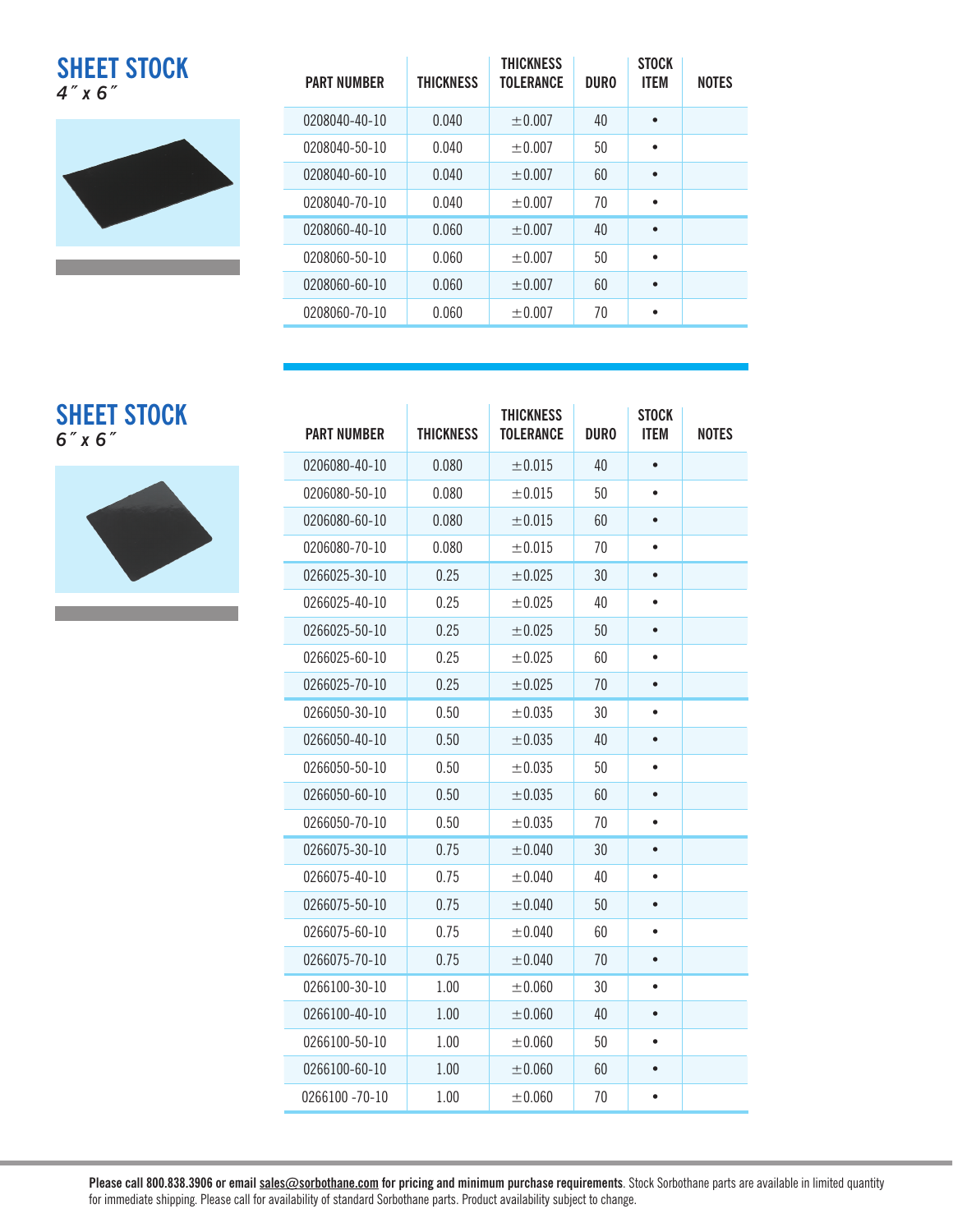**SHEET STOCK** *7˝ x 7˝*





| <b>PART NUMBER</b> | <b>THICKNESS</b> | <b>THICKNESS</b><br><b>TOLERANCE</b> | <b>DURO</b> | <b>STOCK</b><br><b>ITEM</b> | <b>NOTES</b> |
|--------------------|------------------|--------------------------------------|-------------|-----------------------------|--------------|
| 0208047-40-10      | 0.040            | $\pm 0.007$                          | 40          | $\bullet$                   | <b>NFW</b>   |
| 0208047-50-10      | 0.040            | $\pm 0.007$                          | 50          | $\bullet$                   | <b>NFW</b>   |
| 0208047-60-10      | 0.040            | $\pm 0.007$                          | 60          | $\bullet$                   | <b>NFW</b>   |
| 0208047-70-10      | 0.040            | $\pm 0.007$                          | 70          | $\bullet$                   | <b>NFW</b>   |

| <b>SHEET STOCK</b><br>$6$ " x 12" | <b>PART NUMBER</b> | <b>THICKNESS</b> | <b>THICKNESS</b><br><b>TOLERANCE</b> | <b>DURO</b> | <b>STOCK</b><br><b>ITEM</b> | <b>NOTES</b> |
|-----------------------------------|--------------------|------------------|--------------------------------------|-------------|-----------------------------|--------------|
|                                   | 0206109-40-10      | 0.100            | $\pm 0.015$                          | 40          | $\bullet$                   |              |
|                                   | 0206109-50-10      | 0.100            | $\pm 0.015$                          | 50          | $\bullet$                   |              |
|                                   | 0206109-60-10      | 0.100            | $\pm 0.015$                          | 60          | $\bullet$                   |              |
|                                   | 0206109-70-10      | 0.100            | ±0.015                               | 70          | $\bullet$                   |              |
|                                   | 0206111-40-10      | 0.125            | ±0.020                               | 40          | $\bullet$                   |              |
|                                   | 0206111-50-10      | 0.125            | $\pm 0.020$                          | 50          | $\bullet$                   |              |
|                                   | 0206111-60-10      | 0.125            | ±0.020                               | 60          | $\bullet$                   |              |
|                                   | 0206111-70-10      | 0.125            | ±0.020                               | 70          | $\bullet$                   |              |
|                                   | 0206118-30-10      | 0.188            | ± 0.020                              | 30          | $\bullet$                   |              |
|                                   | 0206118-40-10      | 0.188            | ± 0.020                              | 40          | $\bullet$                   |              |
|                                   | 0206118-50-10      | 0.188            | ±0.020                               | 50          | $\bullet$                   |              |
|                                   | 0206118-60-10      | 0.188            | ±0.020                               | 60          | $\bullet$                   |              |
|                                   | 0206118-70-10      | 0.188            | ±0.020                               | 70          | $\bullet$                   |              |
|                                   | 0206125-30-10      | 0.250            | ±0.025                               | 30          | $\bullet$                   |              |
|                                   | 0206125-40-10      | 0.250            | ±0.025                               | 40          | $\bullet$                   |              |
|                                   | 0206125-50-10      | 0.250            | ±0.025                               | 50          | $\bullet$                   |              |
|                                   | 0206125-60-10      | 0.250            | ± 0.025                              | 60          | $\bullet$                   |              |
|                                   | 0206125-70-10      | 0.250            | ±0.025                               | 70          | $\bullet$                   |              |

| <b>SHEET STOCK</b> |  |
|--------------------|--|
| 12" x 12"          |  |



| <b>PART NUMBER</b> | THICKNESS | <b>THICKNESS</b><br><b>TOLERANCE</b> | <b>DURO</b> | <b>STOCK</b><br><b>ITEM</b> | <b>NOTES</b> |
|--------------------|-----------|--------------------------------------|-------------|-----------------------------|--------------|
| 0212010-40-10      | 0.100     | ±0.015                               | 40          | $\bullet$                   |              |
| 0212010-50-10      | 0.100     | ±0.015                               | 50          | ٠                           |              |
| 0212010-60-10      | 0.100     | ±0.015                               | 60          | $\bullet$                   |              |
| 0212010-70-10      | 0.100     | ±0.015                               | 70          | ٠                           |              |
| 0212012-40-10      | 0.125     | ±0.020                               | 40          | $\bullet$                   |              |
| 0212012-50-10      | 0.125     | $+0.020$                             | 50          | ٠                           |              |
| 0212012-60-10      | 0.125     | ±0.020                               | 60          | $\bullet$                   |              |
| 0212012-70-10      | 0.125     | ±0.020                               | 70          | ٠                           |              |

continued on the next page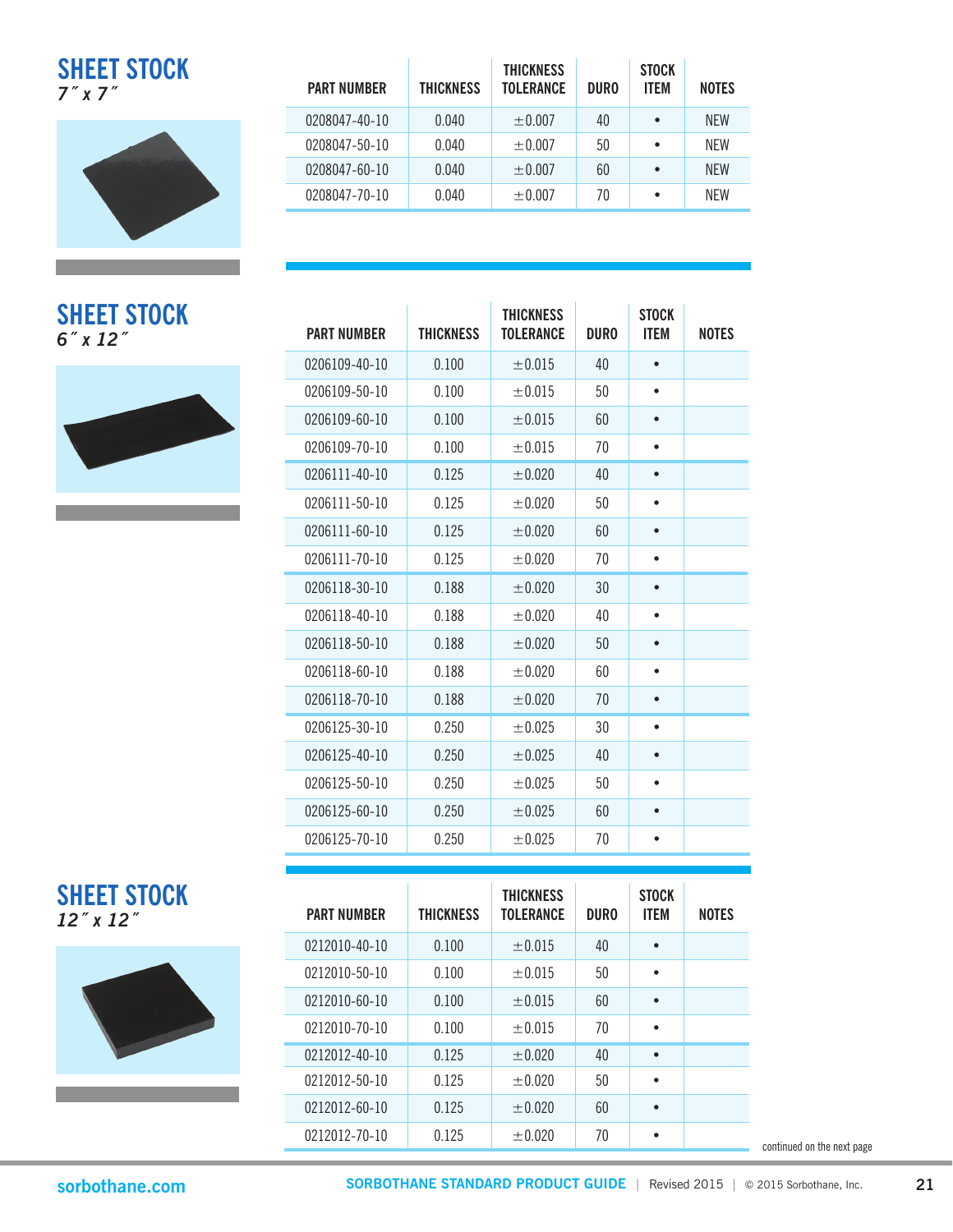## **SHEET STOCK** *12˝ x 12˝ continued*



| <b>PART NUMBER</b> | <b>THICKNESS</b> | <b>THICKNESS</b><br><b>TOLERANCE</b> | <b>DURO</b> | <b>STOCK</b><br><b>ITEM</b> | <b>NOTES</b> |
|--------------------|------------------|--------------------------------------|-------------|-----------------------------|--------------|
| 0212018-30-10      | 0.188            | ±0.020                               | 30          | $\bullet$                   |              |
| 0212018-40-10      | 0.188            | ±0.020                               | 40          | $\bullet$                   |              |
| 0212018-50-10      | 0.188            | ±0.020                               | 50          |                             |              |
| 0212018-60-10      | 0.188            | ±0.020                               | 60          | $\bullet$                   |              |
| 0212018-70-10      | 0.188            | ±0.020                               | 70          | $\bullet$                   |              |
| 0212025-30-10      | 0.250            | ±0.025                               | 30          |                             |              |
| 0212025-40-10      | 0.250            | ± 0.025                              | 40          |                             |              |
| 0212025-50-10      | 0.250            | ±0.025                               | 50          | $\bullet$                   |              |
| 0212025-60-10      | 0.250            | ±0.025                               | 60          |                             |              |
| 0212025-70-10      | 0.250            | ± 0.025                              | 70          | $\bullet$                   |              |
| 0212037-30-10      | 0.375            | ±0.025                               | 30          | $\bullet$                   |              |
| 0212037-40-10      | 0.375            | ±0.025                               | 40          |                             |              |
| 0212037-50-10      | 0.375            | ±0.025                               | 50          |                             |              |
| 0212037-60-10      | 0.375            | ±0.025                               | 60          | $\bullet$                   |              |
| 0212037-70-10      | 0.375            | ± 0.025                              | 70          | $\bullet$                   |              |
| 0212050-30-10      | 0.500            | ±0.035                               | 30          | $\bullet$                   |              |
| 0212050-40-10      | 0.500            | ±0.035                               | 40          |                             |              |
| 0212050-50-10      | 0.500            | ±0.035                               | 50          | $\bullet$                   |              |
| 0212050-60-10      | 0.500            | ± 0.035                              | 60          |                             |              |
| 0212050-70-10      | 0.500            | $\pm 0.035$                          | 70          | $\bullet$                   |              |
| 0212062-30-10      | 0.625            | ±0.035                               | 30          |                             |              |
| 0212062-40-10      | 0.625            | $\pm 0.035$                          | 40          |                             |              |
| 0212062-50-10      | 0.625            | ±0.035                               | 50          |                             |              |
| 0212062-60-10      | 0.625            | $\pm 0.035$                          | 60          |                             |              |
| 0212062-70-10      | 0.625            | ± 0.035                              | 70          |                             |              |
| 0212075-30-10      | 0.750            | ±0.040                               | 30          |                             |              |
| 0212075-40-10      | 0.750            | $\pm 0.040$                          | 40          |                             |              |
| 0212075-50-10      | 0.750            | $\pm 0.040$                          | 50          |                             |              |
| 0212075-60-10      | 0.750            | ±0.040                               | 60          |                             |              |
| 0212075-70-10      | 0.750            | ±0.040                               | 70          |                             |              |
| 0212100-30-10      | 1.000            | ±0.060                               | 30          |                             |              |
| 0212100-40-10      | 1.000            | $\pm 0.060$                          | 40          |                             |              |
| 0212100-50-10      | 1.000            | ±0.060                               | 50          |                             |              |
| 0212100-60-10      | 1.000            | ±0.060                               | 60          |                             |              |
| 0212100-70-10      | 1.000            | ±0.060                               | 70          |                             |              |
| 0212150-30-10      | 1.500            | ±0.075                               | 30          |                             |              |
| 0212150-40-10      | 1.500            | ±0.075                               | 40          |                             |              |
| 0212150-50-10      | 1.500            | ±0.075                               | 50          |                             |              |
| 0212150-60-10      | 1.500            | ±0.075                               | 60          |                             |              |
| 0212150-70-10      | 1.500            | ±0.075                               | 70          |                             |              |

**Please call 800.838.3906 or email sales@sorbothane.com for pricing and minimum purchase requirements. Stock Sorbothane parts are available in limited quantity** for immediate shipping. Please call for availability of standard Sorbothane parts. Product availability subject to change.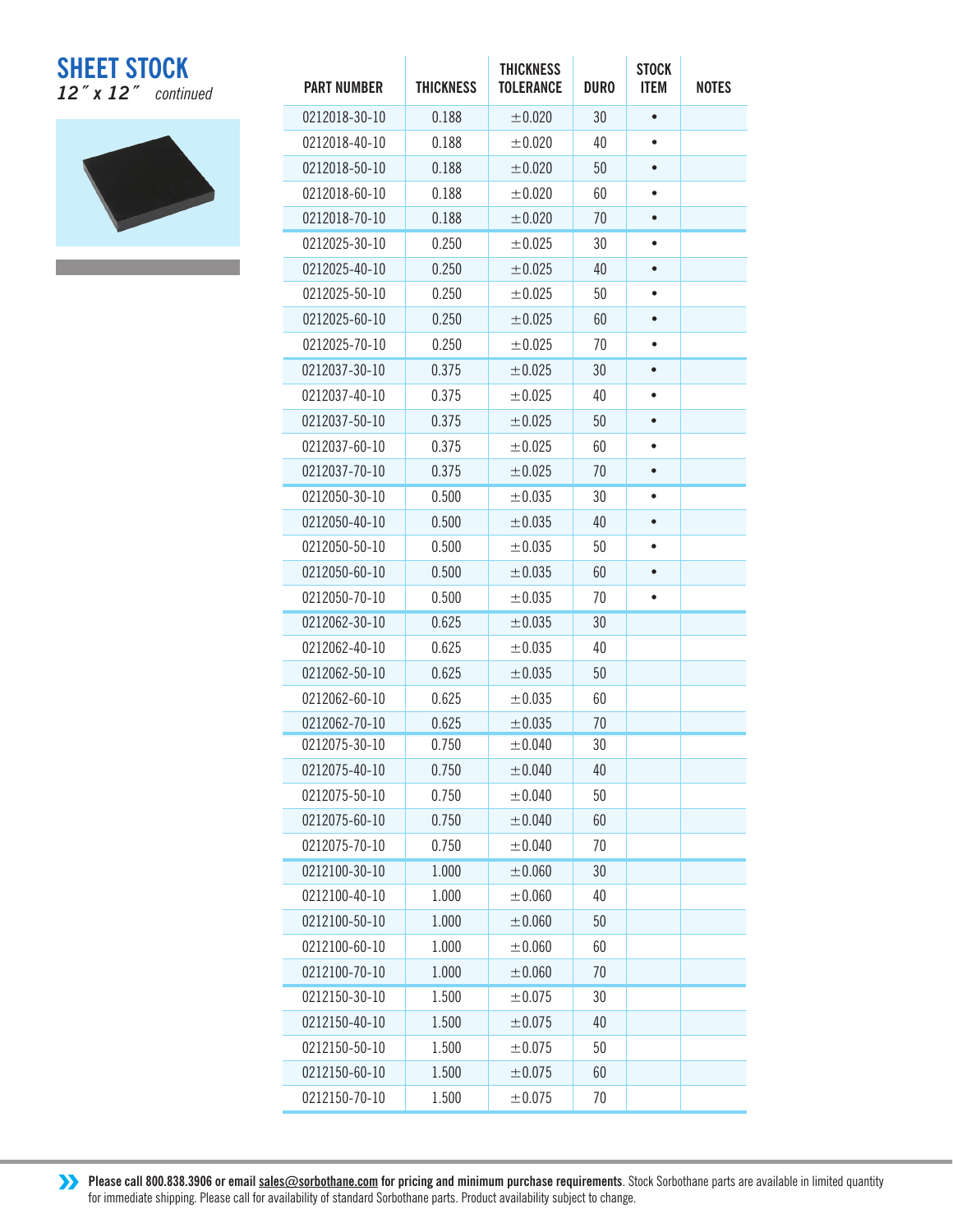## **SHEET STOCK** *24˝ x 24˝* **PART NUMBER THICKNESS**



| <b>PART NUMBER</b> | <b>THICKNESS</b> | <b>THICKNESS</b><br><b>TOLERANCE</b> | <b>DURO</b> | <b>STOCK</b><br><b>ITEM</b> | <b>NOTES</b> |
|--------------------|------------------|--------------------------------------|-------------|-----------------------------|--------------|
| 0224012-40-10      | 0.125            | ± 0.025                              | 40          |                             |              |
| 0224012-50-10      | 0.125            | ±0.025                               | 50          | ٠                           |              |
| 0224012-60-10      | 0.125            | ±0.025                               | 60          |                             |              |
| 0224012-70-10      | 0.125            | ±0.025                               | 70          | $\bullet$                   |              |
| 0224018-40-10      | 0.188            | ±0.030                               | 40          | $\bullet$                   |              |
| 0224018-50-10      | 0.188            | $\pm 0.030$                          | 50          | $\bullet$                   |              |
| 0224018-60-10      | 0.188            | ±0.030                               | 60          |                             |              |
| 0224018-70-10      | 0.188            | $\pm 0.030$                          | 70          |                             |              |
| 0224025-30-10      | 0.250            | ±0.040                               | 30          | $\bullet$                   |              |
| 0224025-40-10      | 0.250            | ±0.040                               | 40          | $\bullet$                   |              |
| 0224025-50-10      | 0.250            | ±0.040                               | 50          |                             |              |
| 0224025-60-10      | 0.250            | ±0.040                               | 60          | $\bullet$                   |              |
| 0224025-70-10      | 0.250            | ±0.040                               | 70          | $\bullet$                   |              |
| 0224037-30-10      | 0.375            | ±0.040                               | 30          | $\bullet$                   |              |
| 0224037-40-10      |                  |                                      | 40          | $\bullet$                   |              |
|                    | 0.375            | ±0.040                               |             |                             |              |
| 0224037-50-10      | 0.375            | $\pm 0.040$                          | 50          | $\bullet$                   |              |
| 0224037-60-10      | 0.375            | $\pm 0.040$                          | 60          |                             |              |
| 0224037-70-10      | 0.375            | $\pm 0.040$                          | 70          | ٠                           |              |
| 0224050-30-10      | 0.500            | ± 0.045                              | 30          |                             |              |
| 0224050-40-10      | 0.500            | $\pm 0.045$                          | 40          |                             |              |
| 0224050-50-10      | 0.500            | ±0.045                               | 50          |                             |              |
| 0224050-60-10      | 0.500            | ±0.045                               | 60          |                             |              |
| 0224050-70-10      | 0.500            | ± 0.045                              | 70          |                             |              |
| 0224062-30-10      | 0.625            | $\pm 0.060$                          | 30          |                             |              |
| 0224062-40-10      | 0.625            | ±0.060                               | 40          |                             |              |
| 0224062-50-10      | 0.625            | ±0.060                               | 50          |                             |              |
| 0224062-60-10      | 0.625            | ±0.060                               | 60          |                             |              |
| 0224062-70-10      | 0.625            | ±0.060                               | 70          |                             |              |
| 0224075-30-10      | 0.750            | ±0.060                               | 30          |                             |              |
| 0224075-40-10      | 0.750            | $\pm 0.060$                          | 40          |                             |              |
| 0224075-50-10      | 0.750            | ±0.060                               | 50          |                             |              |
| 0224075-60-10      | 0.750            | ±0.060                               | 60          |                             |              |
| 0224075-70-10      | 0.750            | ±0.060                               | 70          |                             |              |
| 0224100-30-10      | 1.000            | ±0.070                               | 30          |                             |              |
| 0224100-40-10      | 1.000            | ±0.070                               | 40          |                             |              |
| 0224100-50-10      | 1.000            | ±0.070                               | 50          |                             |              |
| 0224100-60-10      | 1.000            | ±0.070                               | 60          |                             |              |
| 0224100-70-10      | 1.000            | ±0.070                               | 70          |                             |              |

the control of the control of the control of the control of the control of the control of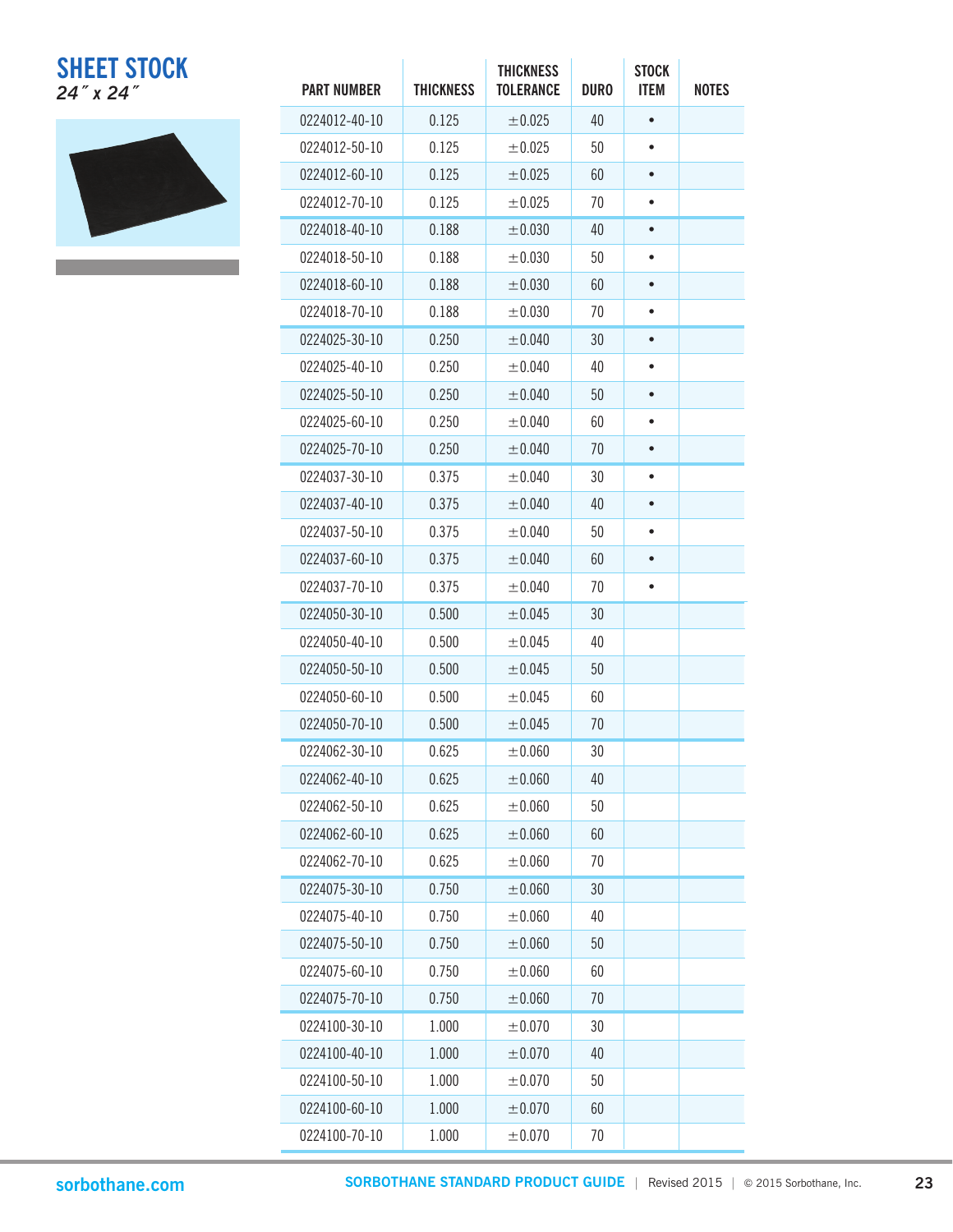## **SHEET STOCK** *25˝ x 25˝*



| <b>PART NUMBER</b> | <b>THICKNESS</b> | <b>THICKNESS</b><br><b>TOLERANCE</b> | <b>DURO</b> | <b>STOCK</b><br><b>ITEM</b> | <b>NOTES</b> |
|--------------------|------------------|--------------------------------------|-------------|-----------------------------|--------------|
| 0225012-40-10      | 0.125            | ± 0.025                              | 40          |                             | <b>NFW</b>   |
| 0225012-50-10      | 0.125            | ± 0.025                              | 50          |                             | <b>NEW</b>   |
| 0225012-60-10      | 0.125            | ± 0.025                              | 60          |                             | <b>NEW</b>   |
| 0225012-70-10      | 0.125            | ± 0.025                              | 70          |                             | <b>NEW</b>   |
| 0225018-40-10      | 0.188            | ±0.030                               | 40          |                             | <b>NFW</b>   |
| 0225018-50-10      | 0.188            | ± 0.030                              | 50          |                             | <b>NEW</b>   |
| 0225018-60-10      | 0.188            | ±0.030                               | 60          |                             | <b>NFW</b>   |
| 0225018-70-10      | 0.188            | ±0.030                               | 70          |                             | <b>NEW</b>   |
| 0225025-30-10      | 0.250            | ±0.040                               | 30          |                             | <b>NEW</b>   |
| 0225025-40-10      | 0.250            | ± 0.040                              | 40          |                             | <b>NEW</b>   |
| 0225025-50-10      | 0.250            | ± 0.040                              | 50          |                             | <b>NEW</b>   |
| 0225025-60-10      | 0.250            | ± 0.040                              | 60          |                             | <b>NEW</b>   |
| 0225025-70-10      | 0.250            | ± 0.040                              | 70          |                             | <b>NEW</b>   |
| 0225037-30-10      | 0.375            | ±0.040                               | 30          |                             | <b>NEW</b>   |
| 0225037-40-10      | 0.375            | ± 0.040                              | 40          |                             | <b>NFW</b>   |
| 0225037-50-10      | 0.375            | ±0.040                               | 50          |                             | <b>NEW</b>   |
| 0225037-60-10      | 0.375            | ± 0.040                              | 60          |                             | <b>NFW</b>   |
| 0225037-70-10      | 0.375            | $\pm 0.040$                          | 70          |                             | <b>NEW</b>   |
| 0225050-30-10      | 0.500            | ±0.045                               | 30          |                             | <b>NEW</b>   |
| 0225050-40-10      | 0.500            | ±0.045                               | 40          |                             | <b>NEW</b>   |
| 0225050-50-10      | 0.500            | ±0.045                               | 50          |                             | <b>NEW</b>   |
| 0225050-60-10      | 0.500            | ± 0.045                              | 60          |                             | <b>NEW</b>   |
| 0225050-70-10      | 0.500            | ± 0.045                              | 70          |                             | <b>NEW</b>   |

## **SHEET STOCK**

*X-Tra Flex 12˝ x 14˝*



| <b>PART NUMBER</b> | <b>THICKNESS</b> | <b>THICKNESS</b><br><b>TOLERANCE</b> | <b>DURO</b> | <b>STOCK</b><br><b>ITEM</b> | <b>NOTES</b> |
|--------------------|------------------|--------------------------------------|-------------|-----------------------------|--------------|
| 0225532-40-10      | 0.19             | ± 0.025                              | 40          | $\bullet$                   |              |
| 0225532-50-10      | 0.19             | ± 0.025                              | 50          | $\bullet$                   |              |
| 0225532-60-10      | 0.19             | ± 0.025                              | 60          | $\bullet$                   |              |
| 0225532-70-10      | 0.19             | ± 0.025                              | 70          | $\bullet$                   |              |

X-Tra Flex Sheet is molded with hemispherical bumps. The hemispheres permit the material to flex more easily and allow for soft deformation under load.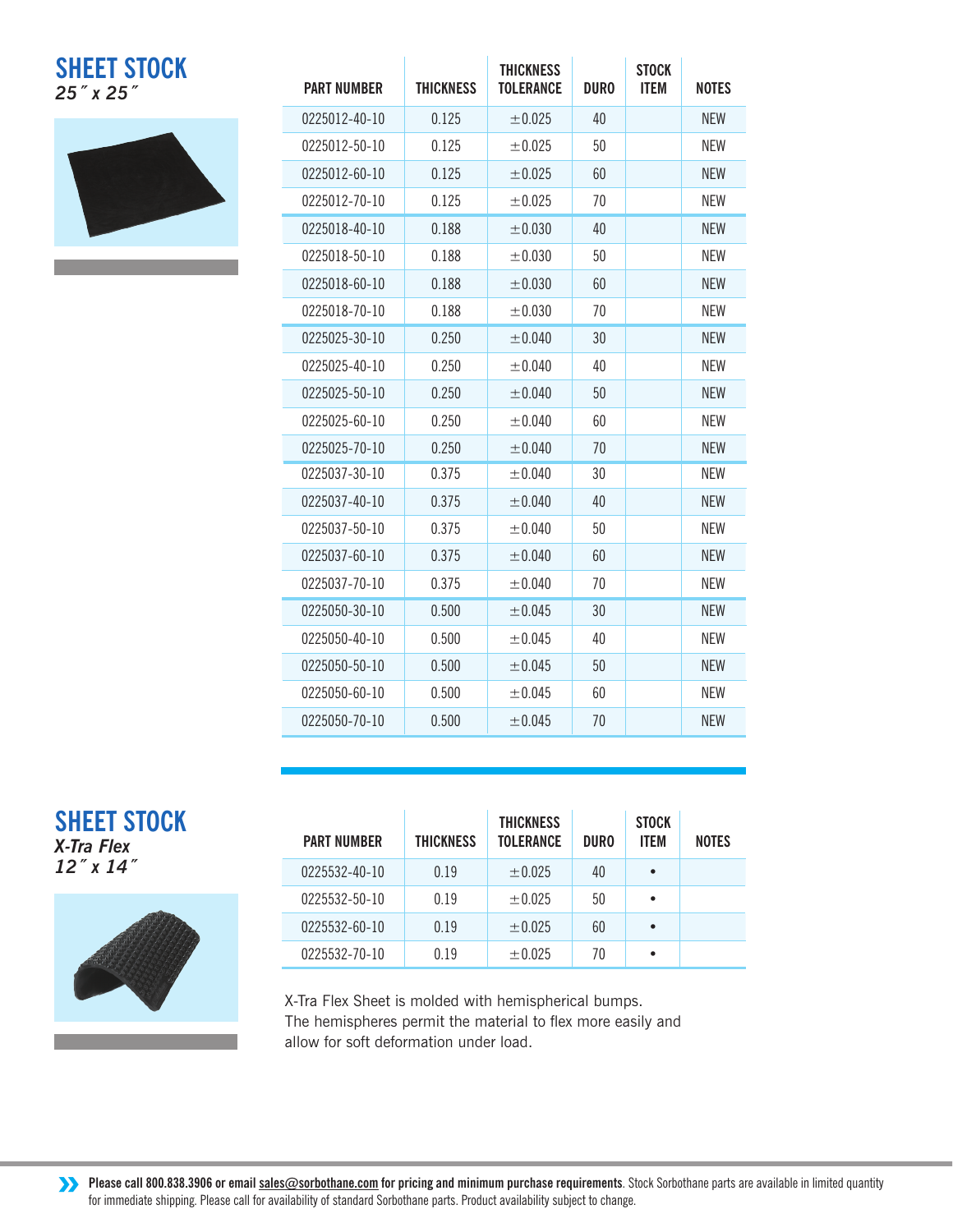## **Sheet Stock with PSA Sorbothane®**

Sorbothane® Sheets with PSA are available in several sizes, thicknesses and durometers. Sheet Stock can be knife-cut, scissor-cut, die cut or water jet cut. The aggressive pressure sensitive adhesive features a thin polyester film for dimensional stability and improved handling. The adhesive demonstrates exceptional temperature and chemical resistance. Firm application pressure and the amount of adhesive-to-surface contact combine to develop a strong bond.

| <b>SHEET STOCK</b> |  |                     |
|--------------------|--|---------------------|
|                    |  | $4''$ x 6" with PSA |



| <b>PART NUMBER</b> | THICKNESS | <b>THICKNESS</b><br><b>TOLERANCE</b> | <b>DURO</b> | <b>STOCK</b><br><b>ITEM</b> | <b>NOTES</b> |
|--------------------|-----------|--------------------------------------|-------------|-----------------------------|--------------|
| 0208045-40-10      | 0.040     | $+0.010$                             | 40          | $\bullet$                   | <b>PSA</b>   |
| 0208045-50-10      | 0.040     | $+0.010$                             | 50          | $\bullet$                   | <b>PSA</b>   |
| 0208045-60-10      | 0.040     | $+0.010$                             | 60          | $\bullet$                   | <b>PSA</b>   |
| 0208045-70-10      | 0.040     | $+0.010$                             | 70          | $\bullet$                   | <b>PSA</b>   |
| 0208065-40-10      | 0.060     | $+0.010$                             | 40          | $\bullet$                   | <b>PSA</b>   |
| 0208065-50-10      | 0.060     | $+0.010$                             | 50          | $\bullet$                   | <b>PSA</b>   |
| 0208065-60-10      | 0.060     | $+0.010$                             | 60          | $\bullet$                   | <b>PSA</b>   |
| 0208065-70-10      | 0.060     | $+0.010$                             | 70          | $\bullet$                   | <b>PSA</b>   |

### **SHEET STOCK** *6˝ x 6˝ with PSA*



| <b>PART NUMBER</b> | <b>THICKNESS</b> | <b>THICKNESS</b><br><b>TOLERANCE</b> | <b>DURO</b> | <b>STOCK</b><br><b>ITEM</b> | <b>NOTES</b> |
|--------------------|------------------|--------------------------------------|-------------|-----------------------------|--------------|
| 0206081-40-10      | 0.080            | $\pm 0.015$                          | 40          | $\bullet$                   | PSA          |
| 0206081-50-10      | 0.080            | $\pm 0.015$                          | 50          | $\bullet$                   | <b>PSA</b>   |
| 0206081-60-10      | 0.080            | $\pm 0.015$                          | 60          | $\bullet$                   | <b>PSA</b>   |
| 0206081-70-10      | 0.080            | $\pm 0.015$                          | 70          | $\bullet$                   | <b>PSA</b>   |

|  | <b>SHEET STOCK</b> |                  |
|--|--------------------|------------------|
|  |                    | 7" x 7" with PSA |



| <b>PART NUMBER</b> | <b>THICKNESS</b> | <b>THICKNESS</b><br><b>TOLERANCE</b> | <b>DURO</b> | <b>STOCK</b><br><b>ITEM</b> | <b>NOTES</b> |
|--------------------|------------------|--------------------------------------|-------------|-----------------------------|--------------|
| 0208049-40-10      | 0.040            | $\pm 0.007$                          | 40          | $\bullet$                   | <b>PSA</b>   |
| 0208049-50-10      | 0.040            | $\pm 0.007$                          | 50          | $\bullet$                   | <b>PSA</b>   |
| 0208049-60-10      | 0.040            | $\pm 0.007$                          | 60          | $\bullet$                   | <b>PSA</b>   |
| 0208049-70-10      | 0.040            | ±0.007                               | 70          | $\bullet$                   | PSA          |